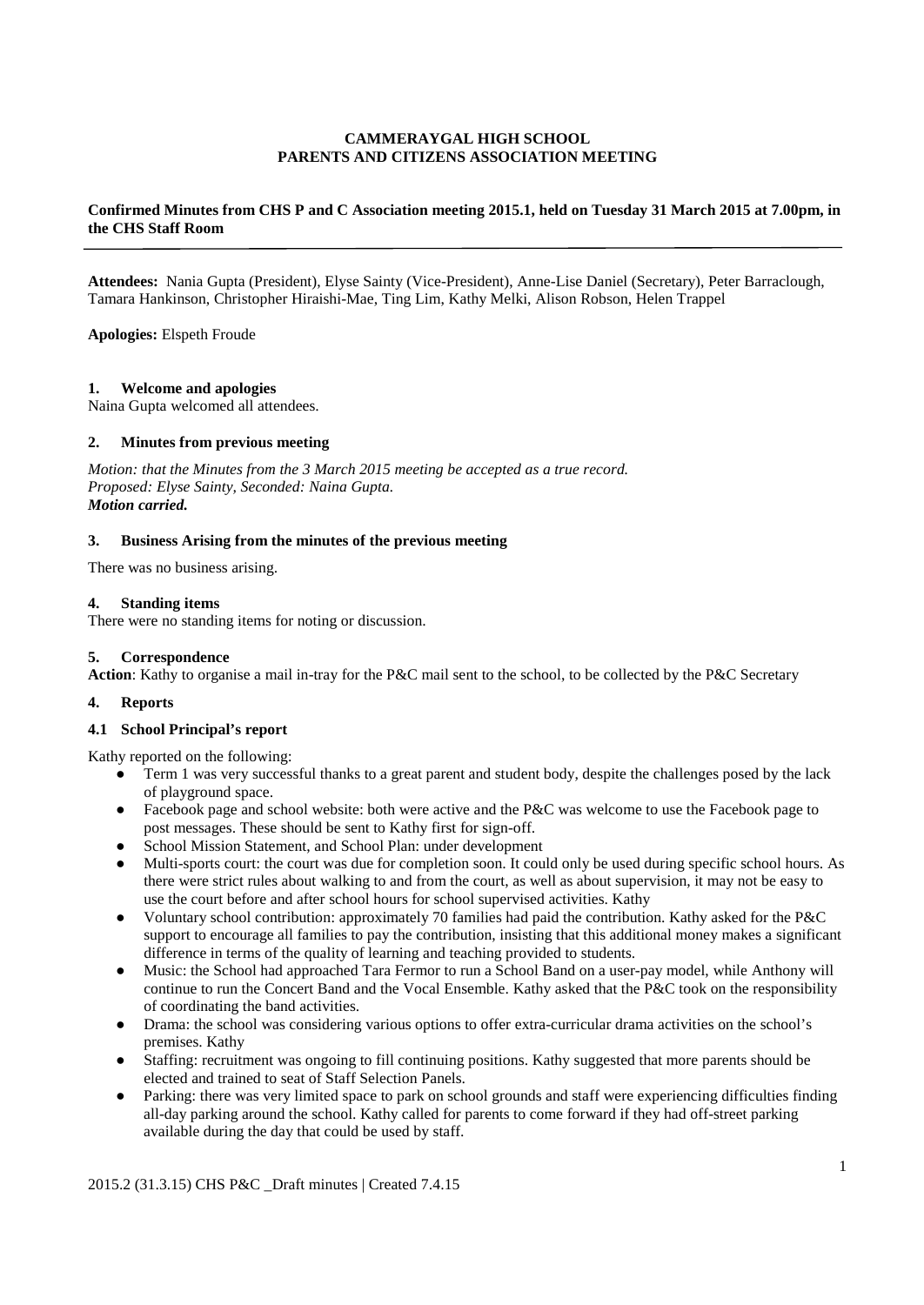The committee agreed that the music activities should be coordinated by the P&C. It was agreed that further discussion was required about whether other extra-curricular activities, such as drama, should be coordinated by the P&C or by the School that could lease premises directly to private providers.

## *Motion:*

- *that a Music sub-committee be established to develop and coordinate extra-curricular musical activities supported by the P&C.*
- *that Elyse Sainty be elected as the convenor of the Music sub-committee.*

*Moved by: Anne-Lise Daniel. Seconded by: Naina Gupta.*

## *Motion carried*

# **Actions**:

- Kathy to talk to North Sydney council about the traffic lights and signage between the school and the multi-sports court
- Kathy to check the rules about supervision of children on the court before and after school hours
- Kathy to include in the newsletter a call for off-street parking opportunities around the school
- Kathy to send Tara Fermor's contact details to Elyse

# **4.2 President's report**

Naina reported on the following:

- The association had been registered and affiliated with the Federation of P&C Associations of NSW. The fee to register the association as an Incorporated body was \$100 (one hundred dollars). For the affiliation with the P&C Federation, Naina negotiated a reduced fee of \$200 (two hundreds dollars) (from \$465) based on the fact that the CHS P&C was created late in the year and the school only had a very small number of students. Naina advanced the \$300 (three hundreds dollars) which will be refunded to her once the P&C start collecting contributions.
- The affiliation fee includes public liability insurance cover for up to \$20,000,000 (twenty millions dollars). Additional insurance can be bought through the Federation and the P&C will need to look at this in detail once the range of activities to be run/supported by the P&C are clearer.
- The next step was to apply for an ABN and register the association as a not-for-profit organisation with the Australian Charities and Not-for-Profit Commission (ACNC). This will make the association eligible for taxdeductible donations.

The committee agreed to discuss at the next meeting the option of taking up student insurance at a cost of \$4.95 per student per year.

## **Actions**:

- Naina to obtain the insurance product disclosure statement from the P&C Federation
- Kathy to invite Alan Gardiner to the next P&C meeting to provide advice on governance matters

# **4.3 Treasurer's report**

There was no Treasurer's report.

## **5. General business**

## **5.1 Governance matters: by-laws, mission statement, etc.**

## **Constitution**

*Motion: that the Prescribed Constitution in Attachment 5.1a be adopted as the Cammeraygal High School Parents and Citizens Association Constitution. Moved: Anne-Lise Daniel. Seconded: Elyse Sainty*

## *Motion carried*

## ▪ **Rules**

The Committee agreed that:

- Rule 3: advice from the Treasurer should be sought about the most suitable date for the end of the financial year.
- Rule 5: no person should serve more than three consecutive years in the same position.
- Rule 7: annual membership fee should be set at \$1.
- Rule 17 in relation Life Membership or Outstanding Service be deleted.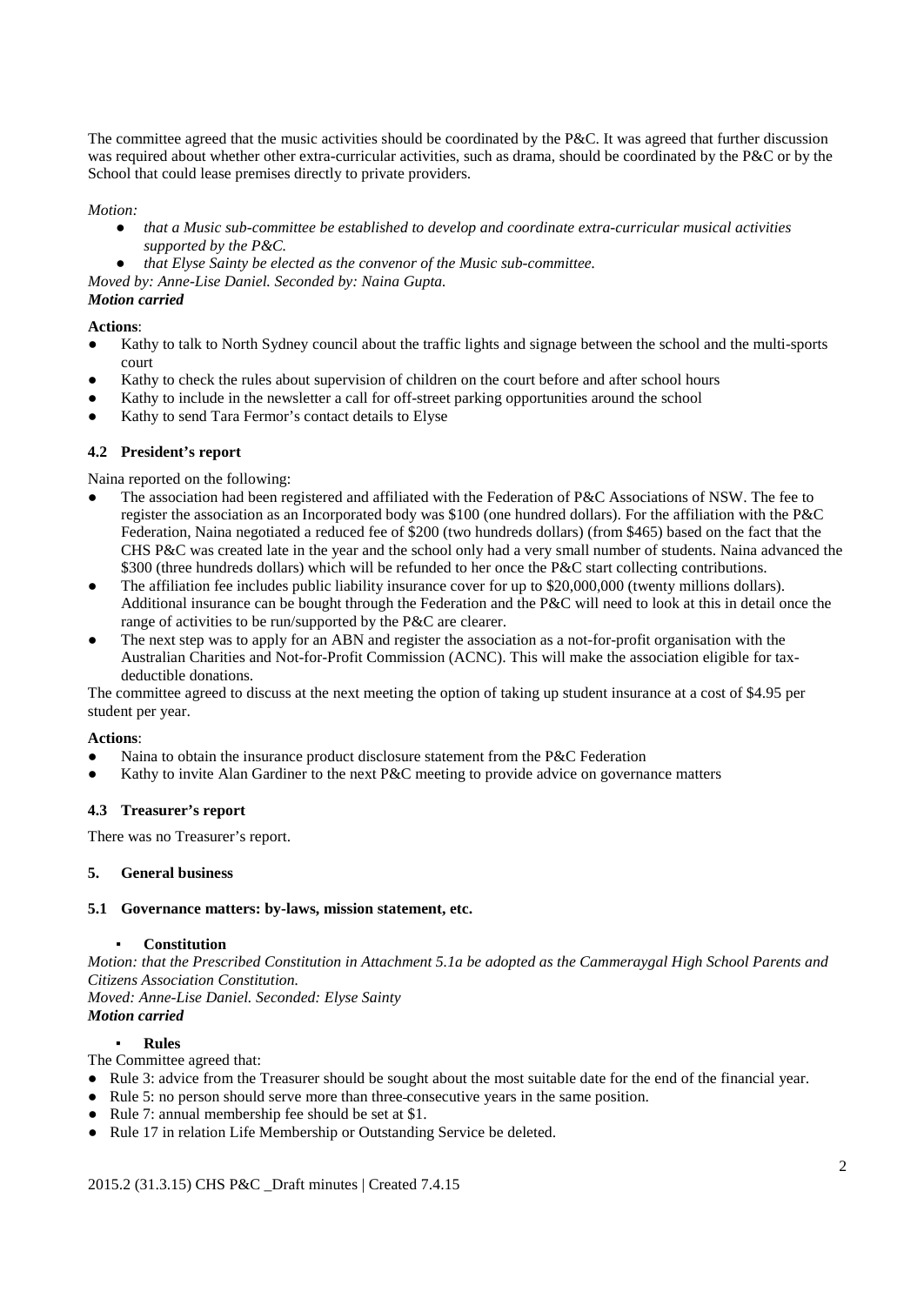*Motion: that the Rules of the Cammeraygal High School Parents and Citizens Association in Attachment 5.1b be approved, subject to the amendments agreed by the Committee. Moved: Anne-Lise Daniel. Seconded: Elyse Sainty Motion carried*

(A final copy of the Rules is attached to the minutes)

## **Code of Conduct**

*Motion: that the Code of Conduct of the Cammeraygal High School Parents and Citizens Association in Attachment 5.1c be approved.* 

*Moved: Anne-Lise Daniel. Seconded: Elyse Sainty Motion carried*

# **Mission statement**

The Committee congratulated Elyse on the document and supported the approach taken. The Committee agreed that the document be submitted for discussion with a wider audience of parents at the next meeting.

# **5.2 Social events/fundraising**

The Committee discussed the plan presented by Elyse and agreed to the following:

- The event will be held on Wednesday 20 May, from 7:00pm to 9:00pm. RSVP by 6 May.
- Entry will be free, but donations (from \$5 per person) will be invited.
- Drinks will be offered by the P&C to the guests.
- Guests will be invited to bring a plate to share.

Further discussions will be held about the activities that will be organised on the night (e.g. silent auction; 'Engagement' board; call for sponsorship of activities)

## **Actions**:

- By week 2 of Term 2, Elyse to provide Kathy with a notice for inclusion in the school newsletter
- Kathy to get a list of suggestions from the SRC for discussion at the next meeting and presentation at the event

## **5.3 Sports**

Peter presented options for the P&C to support extra-curricular sporting activities, referring to the model used by North Sydney Boys where extra-curricular sports are coordinated by the P&C and supervised by parents on school's grounds before and after school hours. The P&C collects information from students/parents, assist with forming the teams, coordinates the registration process in existing clubs or sporting competitions, organises coaches, etc.

Given the size of the CHS, teams may have to be formed with kids outside the school, and the choice of sports may be limited. However, as the school grows forming predominantly school teams will become easier and more options could be offered.

The Committee supported the approach and agreed that a sub-committee should be set up to establish the details of the plan and take the practical steps to set up teams and coordinate activities, in collaboration with Peter.

*Motion:* 

- *that a Sports sub-committee be established to develop and coordinate extra-curricular sporting activities supported by the P&C.*
- *that the following parents be elected as members of the Sport sub-committee: Christopher Hiraishi-Mae, Ting Lim, Alison Robson*

*Moved by: Anne-Lise Daniel. Seconded by Naina Gupta. Motion carried*

## **5.4 Communication**

Tamara presented the online survey form designed to collect parents' contact details.

The Committee agreed that:

- the P&C will not prepare and circulate a separate newsletter, but include notices in the school's newsletter sent out every first Tuesday of every month.
- the survey should be reframed to collect contact details not for circulation of the newsletter, but for circulation of other P&C related information and inclusion in a 'Parents' Directory', with the option for parents not to be included in the directory.
- the parents' directory will be provided to parents in printed format.